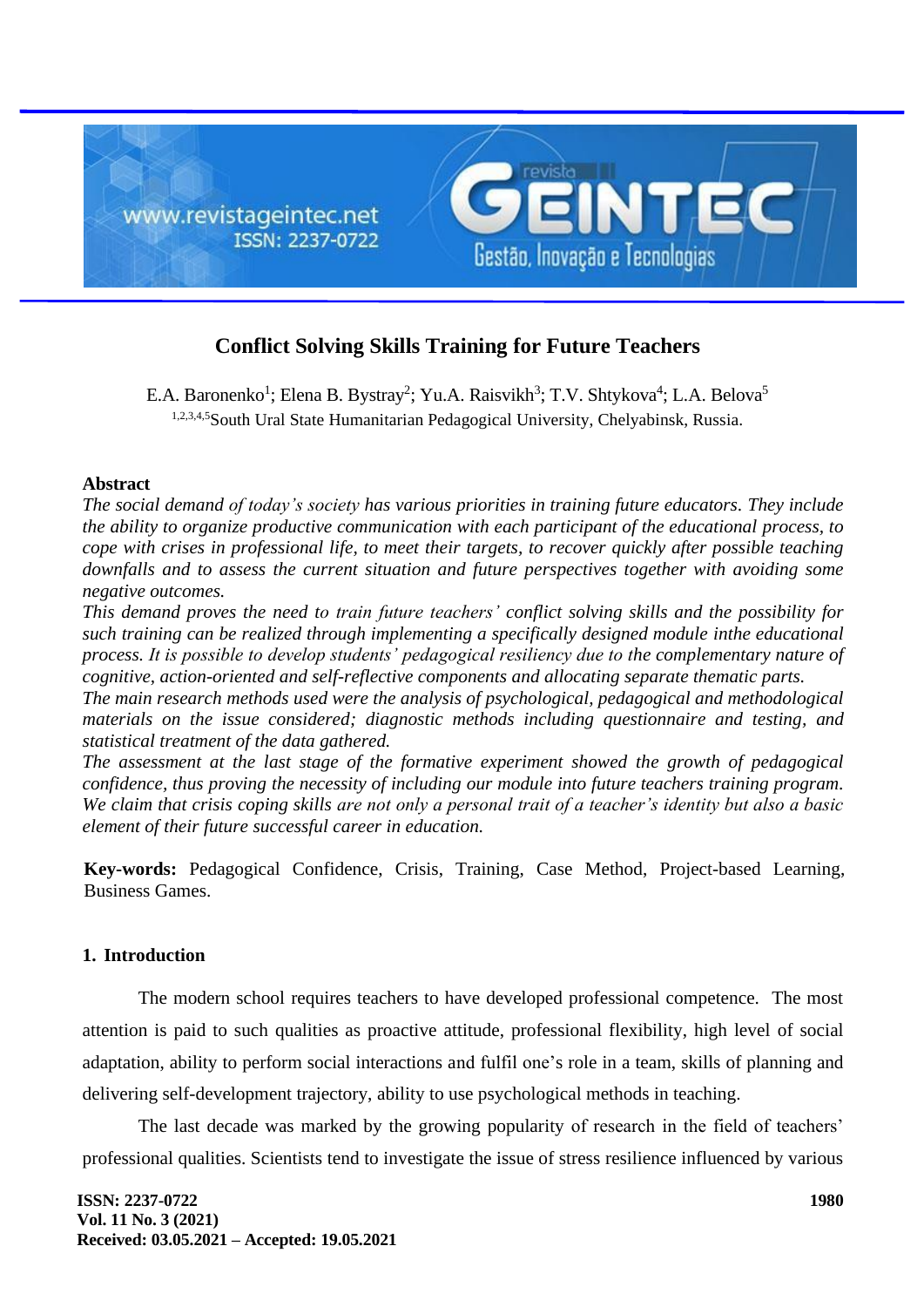factors within professional activity [1], [2] and relate this issue with such emotional and psychological feature as emotional flexibility [3]. L.B. Raikhelgauz studies the ability to "cope successfully with learning tasks despite the failures and troubles" [4, c.32].

Scientist F.I. Valieva analyses "abilities to adapt quickly in difficultunpredictable life situations". What she means by those abilities is "productive use of internal human energy in complicated life circumstances" [5, с. 97]. Adaptivity in teaching is also studied more often nowadays, emphasizing the personality of a teacher, ability to withstand external factors and quick orienting skills in new circumstances [6].

Analytical skills considering pedagogical issues allow a teacher to identify and analyse the reasons for some negative events, emotional states and crises. The ability to analyse can help in finding alternative solutions for various problems, recovering after crises without any loss and forecasting future possible crises.

Pedagogical confidence is a skill of great importance in the modern world. A teacher who owns such skill can draw attention and develop trust in their students as well as effectively manage relationships with colleagues, the administration and students' parents. Pedagogical realism includes proficiency in perspective thinking and setting realistic goals. It can help to act reasonably and minimize possible crises.

The development of pedagogical confidence and emotional stability in stressful situations requires knowledge, skills and teacher's personal qualities, which allow them to confront the crises ofthe educational process as well as recover after such crises, reviewing the situation critically and creating ways of overcoming it [7]. Teachers with the qualities mentioned feel confident in a professional environment and avoid the state of inertia. On the contrary, teachers lacking those qualities are vulnerable to negative events exposure in the professional field [8].

We analysed psychological, pedagogical and sociological literature [9] and came to a certain conclusion. If a teacher is flexible in professional sense, they can navigate the crises quickly, deal with the difficulties and perform their further activity with confidence.

We can identify the following components of pedagogical confidence: cognitive one, actionoriented one, and reflexive one.

The cognitive component comprises the knowledge that facilitates contact with every participant of the education process and the ability to forecast the development and ways of solving conflicts and crises. Therefore, a teacher enriches their professional experience with teaching tools.

The action-oriented component includes such skills as pedagogical self-control, pedagogical analytical skills, pedagogical forecasting, and the ability to establish pedagogical contacts. Pedagogical self-control requires a teacher to maintain emotional stability [10]. A confident teacher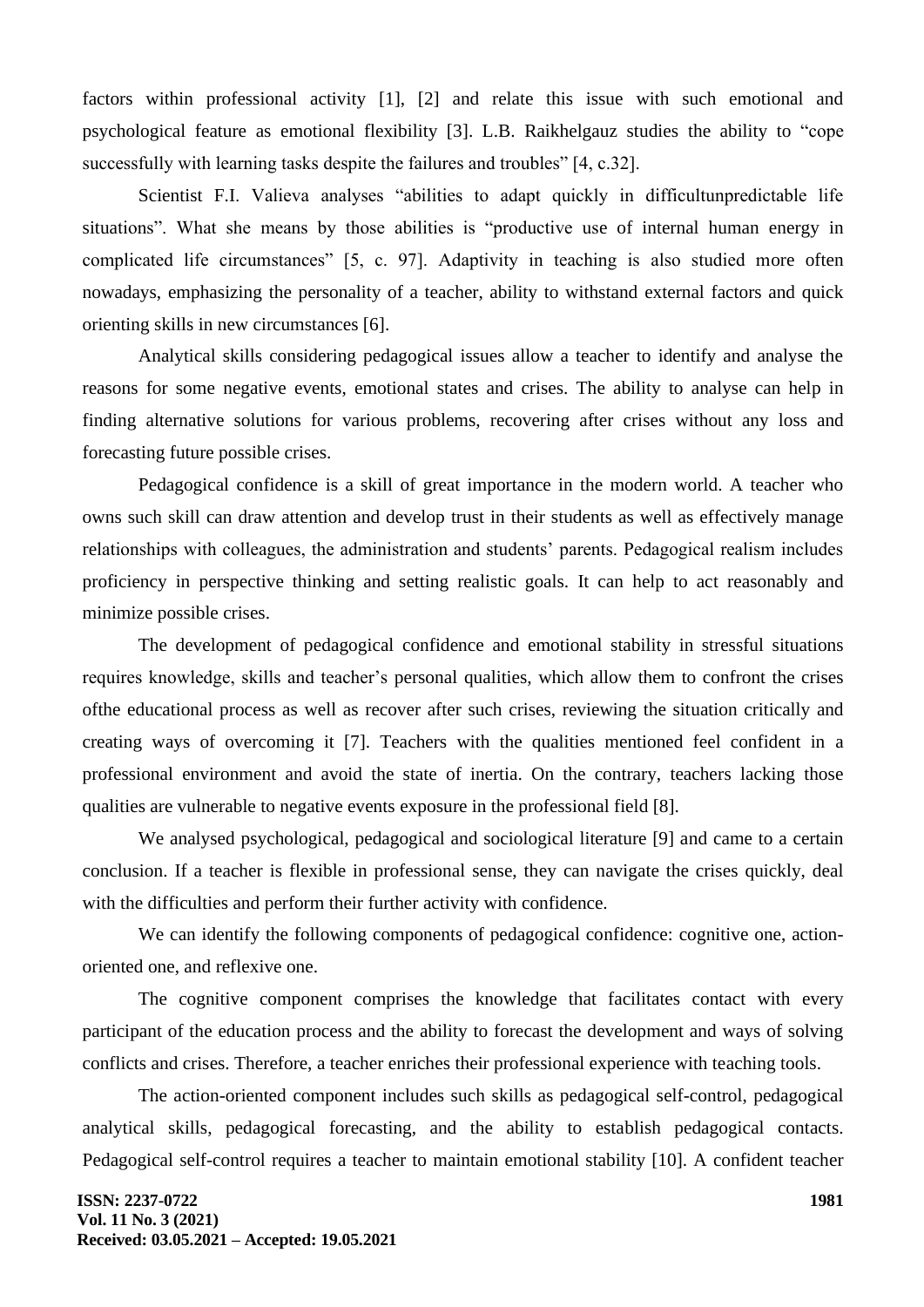responds to crises after considering the circumstances, controls their emotions and actions, and organizes communication within the professional field according to social norms.

Analytical skills in educational situations allow a teacher to identify and analyse the reasons for negative events as well as for disturbing emotions and crises. A teacher who owns such skill is able to find an alternative solution for a problem, recover after a crisis without negative consequences and forecast crises possible in the future [11].

The skill of forecasting in the educational environment gives the opportunity to think forward and set realistic goals [12; 13]. This, in turn, helps act effectively and minimizes possible crises [14]. Teachers who are flexible in their professional field never overgeneralise after a failure and do not claim the following: "I will never cope with it". Their teaching credo is rather: "I will definitely succeed with my next attempt" [15].

The skill of establishing educational contact enables teachers to develop and maintain loyal long-term relationships with their students and other education process participants as well as correctly interpret their own behaviour and decisions. Teachers with suchskill developed enough are able to work in a team, effectively use their strengths and compensate for their weaknesses [16].

The reflexive component consists of the following qualities: analytical thinking, awareness, energy, flexibility, perspective attitude, forecasting and self-reflection.

The professional activity of a teacher is connected with crises of various nature. That is the reason to train future teachers considering their appropriate perception of conflicts and crises as well as the ability to identify possible ways to solve them. A pedagogical university graduate should be confident and comfortable in their profession and aim at professional growth.

# **2. Materials and Methods**

Aiming at the development of pedagogical confidence in undergraduate students of the foreign language faculty, major "44.03.04 Pedagogical education (two profiles of training)", we developed and implemented the module into the training process. The implementation was carried outwithin the subject called "The Second Foreign Language Teaching Methods".

The experiment was based at the Federal State Budget Educational Institution of Higher Education "South Ural State Humanitarian Pedagogical University", the faculty of foreign languages. The participants were the students of the fourth and fifth courses studying the German language as the second major. The experimental group counted 28 subjects, whereas the control group included 30 subjects. The experimental group lessons included the specific module to train and develop conflict-solving skills in future teachers.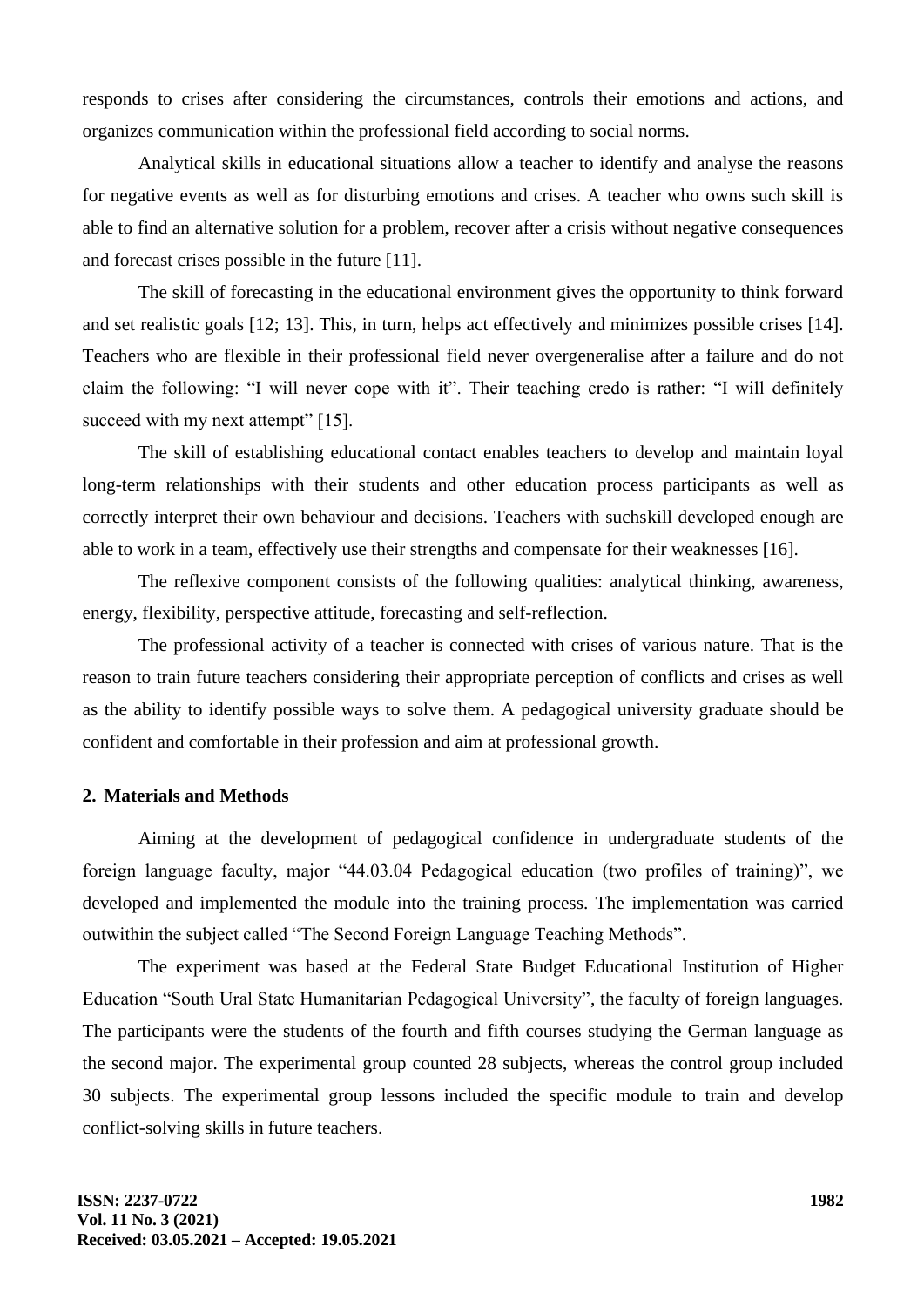This module ensures the lessening of negative consequences after the crises such as 1) crises due to conflicts with students; 2) crises due to conflicts with students' caregivers; 3) crises due to conflicts with colleagues; 4) crises due to conflicts with the administration of an educational institution.

The module includes four parts: "SOS! I failed at communication with students!", "Are students' parents a real threat for a teacher?", "Are my colleagues friends or enemies?" and "Is there such a thing as a nice headmaster?" Each part embodies coherent content integrating cognitive, action-oriented, and reflexive components.

The action-oriented component was developed through a method of training, as it was an interactive activity [17]. It was targeted to forming students' pedagogical confidence. As an interactive method, the training is based upon activity. It promotes the personal qualities of a future teacher, merges a student into the teaching environment and forms the mindset necessary to cope with crises avoiding "teaching failures". Such training complements the study for future teaching work allowing the graduates to communicate effectively with each participant of the education process.

We used the case method within the training. It includes two following steps. The first step is devoted to familiarizing the students with a range of conflicts and crises and possible behaviour patterns for each one - both desirable and undesirable. Thus, future teachers are trained to analyse the educational situation and search for available solutions. This affects the development of pedagogical self-control, allowing future educators to use appropriate behaviour patterns in professional crises. We created approximately 20 life-likesituations, which were used at the first step of training and were written specifically for every part of the experiment. There are some sample situations.

1. The part "SOS! I failed at communication with students!"

A student misbehaves and hinders new material explanation. The teacher is aware of the fact that this student suffers from ADHD syndrome. The teacher's remarks do not help and the student is getting more aggressive insulting the teacher verbally. The situation comes to the crisis point. Future teachers are offered several behaviour patterns, which differ in the level of pedagogical resilience shown.

- The teacher makes the student leave the classroom and comments on the situation in harsh terms.
- The teacher does not pay any attention to the problem and continues explanation, while the student still speaks.
- The teacher stops the lesson and invites a member of the administration to the classroom.
- The teacher stops the lesson and calls the student's parents.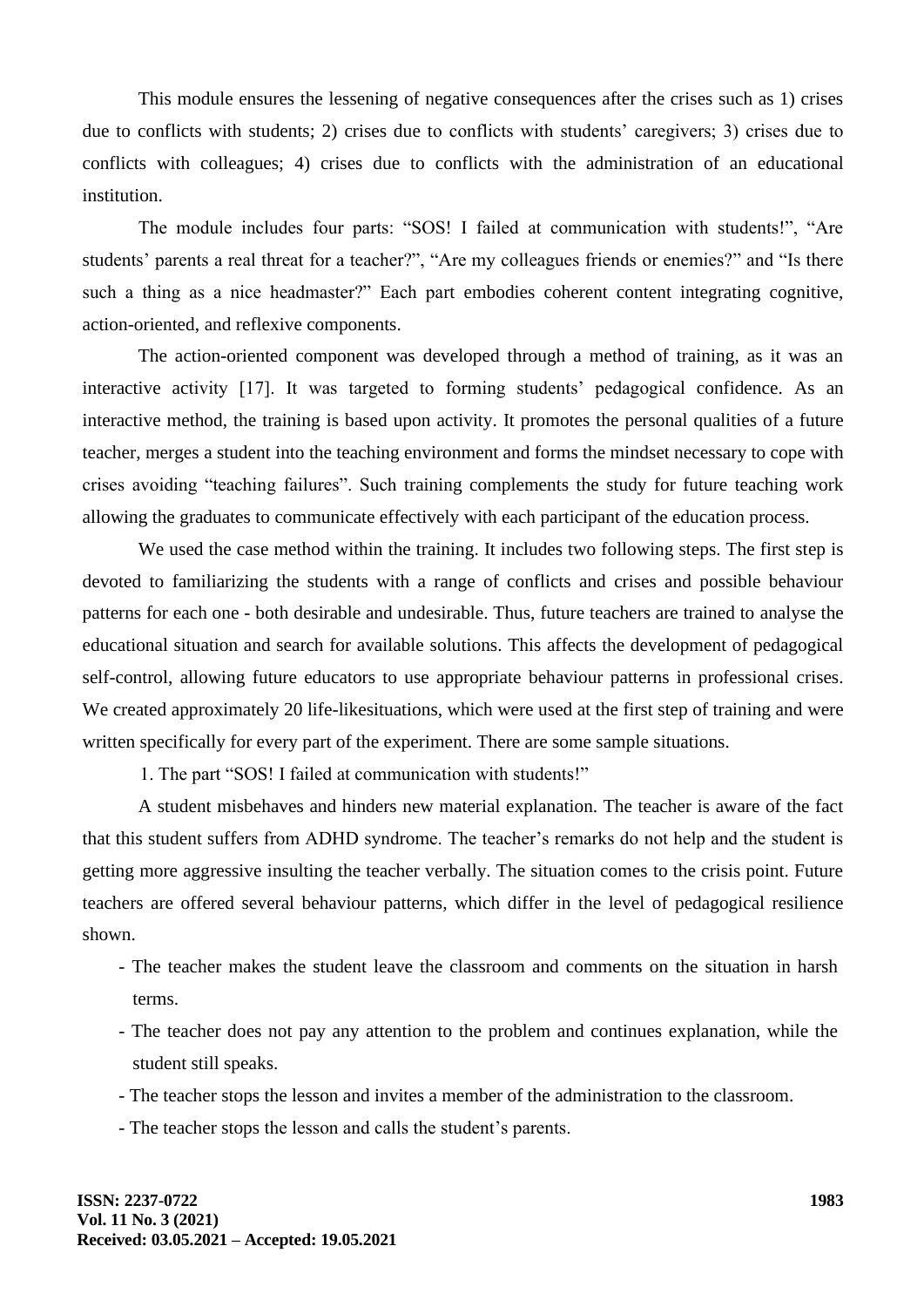- The teacher speaks in a calm and positive tone and explains the situation to the students. The explanation is based on possible mental breakdown of the student;therefore, the teacher motivates the students to stay calm.
- 2. The part "Are students' parents a real threat for a teacher?"

The situation develops at a teacher-parent meeting. Parents of a student claim that the teacher evaluates their child's performance subjectively. The arguments to support their point of view are some value judgements made by the child's tutors who claim that the student excels in the subject in question. Moreover, the parents present some unflattering comments about the teacher from social media as another argument to their position. The comments reflect the negative opinions of other parents about the teacher. The teacher faces a crisis.

- The teacher starts arguing with the parents breaking existing rules.

- The teacher begins to excuse himself or herself explaining the reasons to their decisions.

- The teacher offers to organize a discussion about the situation given. It is suggested to re-evaluate student's performance according to current educational standards and criteria on an individual basis.

- The teacher openly doubts the tutors' professional competencies and offends the student.

- The teacher invites a member of the school administration to the teacher-parent meeting.

This situation is offered for analysis. Afterwards, future teachers have to choose a correct behaviour strategy and support their choice with some arguments.

The second step of the training gives a situation that can potentially lead to a crisis. The experiment participants are asked to give a prognosis of further crisis development and to create their own behaviour patterns. Therefore, this step of the training facilitates pedagogical forecasting development. Here are some examples.

3. The part "Are my colleagues friends or enemies?"

The teacher is criticized at the faculty meeting. The criticism covers subjectivity in students' works evaluation and not following the evaluation criteria. The teacher claims that the criticism is not supported by any evidence.

4. The part "Is there such a thing as a nice headmaster?"

The students' parents reported negative judgements said by the teacher about the students. The headmaster takes the parents' side and offers the teacher to resign.

If students engage in behaviour patterns modelling, they gain analyticaland forecasting skillsin the educational context. Such developments would benefit establishing educational relationships with every education process participant.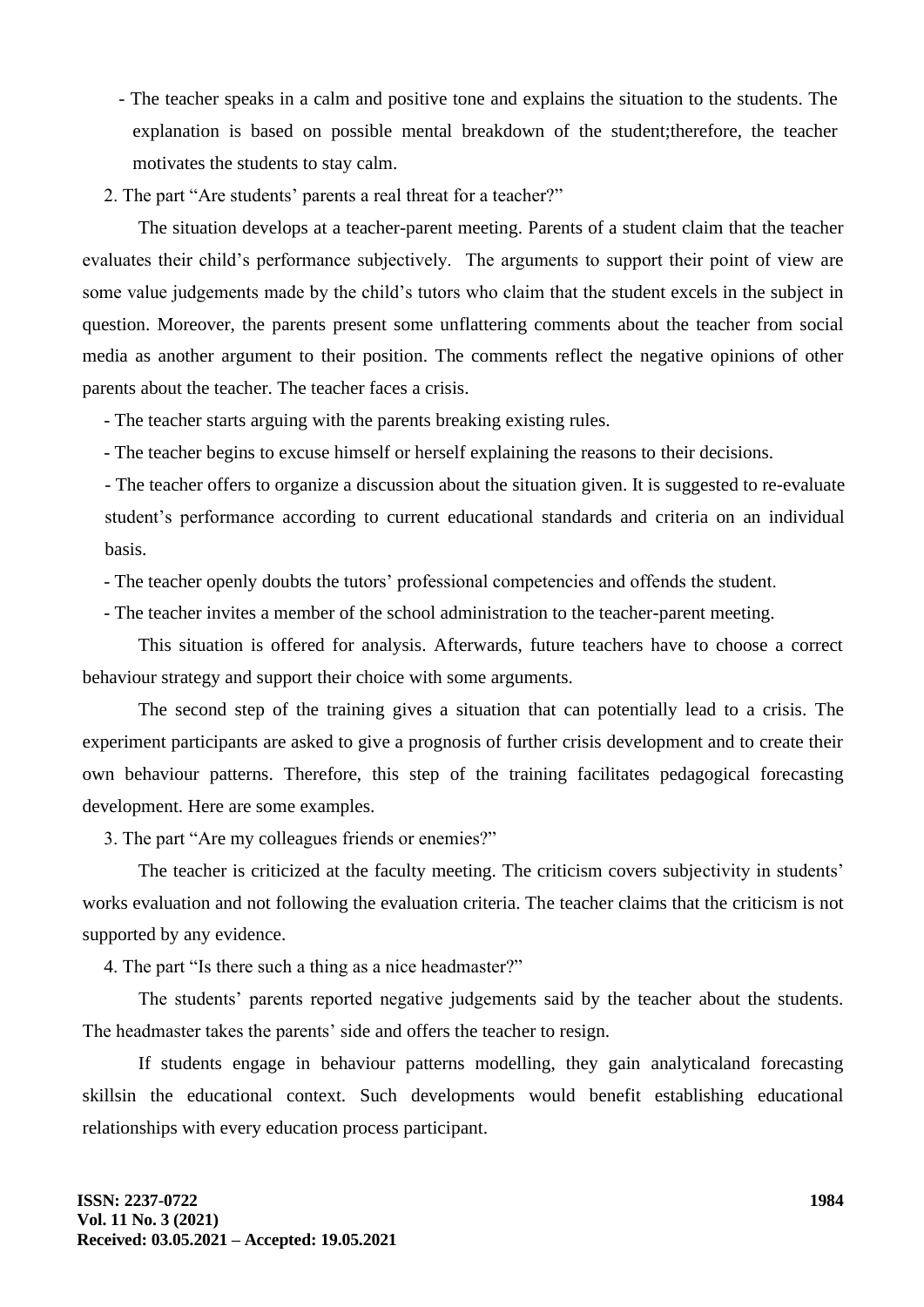Business game is the next method we implemented in the process of pedagogical confidence development. It is used as a simulated professional activity of a teacher creating the context of possible crises [18; 19]. The business game requires a group of students who take different parts in a role-play. Each of the four parts mentioned above included business games in their content. Every business game consists of a three-staged structure: introduction, business game and final discussion. At the introductory stage, the students observe a crisis, distribute the parts in the role-play, and elect two observers who are responsible for outlining game results and mistakes analysis. During the final discussion after a business game, these experts disclose the detailed analysis for every participant's behaviour. The specific emphasis is put upon the teacher's ability to cope with conflicts. The most appropriate variant of behaviour is chosen in the group discussion. The participants consider the following aspects: teacher's speech, a strategy of their behaviour, premises for either success or failure, reasons for the difficulties observed, meeting the targets of the business game. The target of the game is considered to be reached if a participant solves the crisis with the least possible negative outcomes.

Therefore, the students develop active collaboration, create the reflexive environment, and gain pedagogical self-control and pedagogical forecasting. Thus, we actualize both action-oriented and reflexive components.

Project-based learning also bears wide opportunities for future teachers' conflict solving training. This teaching approach is a complex of cognitive methods, which allows students to solve educational tasks independently and provides them with the set of necessary tools [20]. The advantage of project-based learning is students' autonomy due to which they acquire new knowledge, reveal their creative potential and realize the skills of teamwork. We offered four thematic chapters for students to choose from: "Crises in teacher-student communication", "Crises in teacher-parent communication", "Crises in teacher-colleague communication" and "Crises in teacher-administrator communication". After that, the students were asked to deliver a presentation or give a speech about the results of their project as a final assignment.

Having finished the educational module, students proceed to their internship in various educational institutions. Their duties include performing lessons and extra curriculum activities as well as keeping the journals of their teaching experience. In the journals, they can describe their own behaviour, ruminate upon their feelings, analyse their successes and failures and search for the best possible solutions. This stage helps to actualize the reflexive component. Reflexive work clarifies the resources and strengths future teachers possess. Describing their feelings helps to structure students' thoughts and identify an appropriate solution for any problem. Undoubtedly, all the activities mentioned above cause the growth of resilience against crises, which, in turn, shows the highly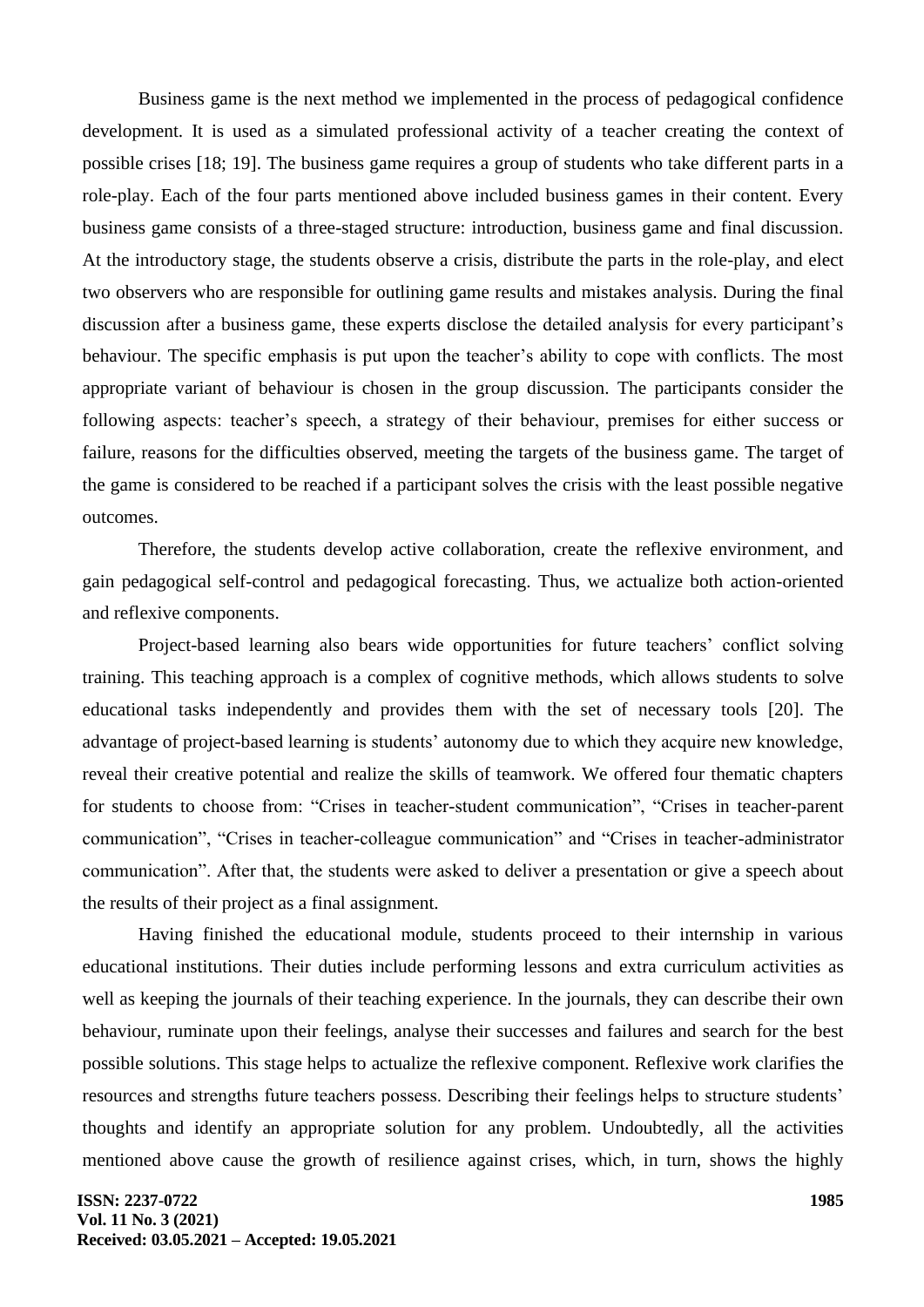developed skill of conflict solving. Knowledge and skills acquired at the internship enabled students to write a list of recommendations on how to develop pedagogical confidence. Students enunciated the following pieces of advice, which were later included in the methodological guide called "Supporting a young teacher":

- Analyse previous crises in your teaching experience. Even the smallest negative events like a conflict with a student's parents can increase your pedagogical confidence. Due to selfreflection, you can distinguish solved situations and your achievements in them. Crises analysis can effectively help to find mental resources necessary for conflict solving.
- Depict all your feelings. Many people consider a display of emotion thefirst step to exit a crisis. It helps to structure their thoughts and feelings.
- You should learn to accept your teaching failures. Not all events in our career happen along with our initial plan. The sooner you admit that fact, the earlier you find new opportunities in your teaching failures.
- Aim your attention towards problem solving. Those who concentrate on searching for a decision in a crisis, cope better with existing problems. Thus, your decisions become your aims in teaching.
- Establish sustainable educational relationships with students, their parents and the administration of your school. It is important to be able to accept their help during a crisis.
- Search for new aims in your teaching. Progressive teachers constantly receive new experience, broaden the range of their skills and grow their resilience in crises. Moreover, their self-confidence rises and their conflict solving skills improve.

All methods mentioned above can help a teacher to find an effective solution for any crisis if introduced in the educational process. Teachers with developed pedagogical confidence can solve crises faster, easier and with lessons learned. Case study, business games, project-based learning and internship in educational institutions improve students' skills in multiple areas: self-control, analytical skills in educational situations, pedagogical forecasting and establishing communications with all participants of the education process.

### **3. Results**

At the stage of the summative experiment, a diagnostic test was performedto estimate the level of conflict solving skills. The students were supposed to answer 20 questions. The positive answer was counted as one point; the negative answer was equal to zero points.

Which of the statements listed below describe your views?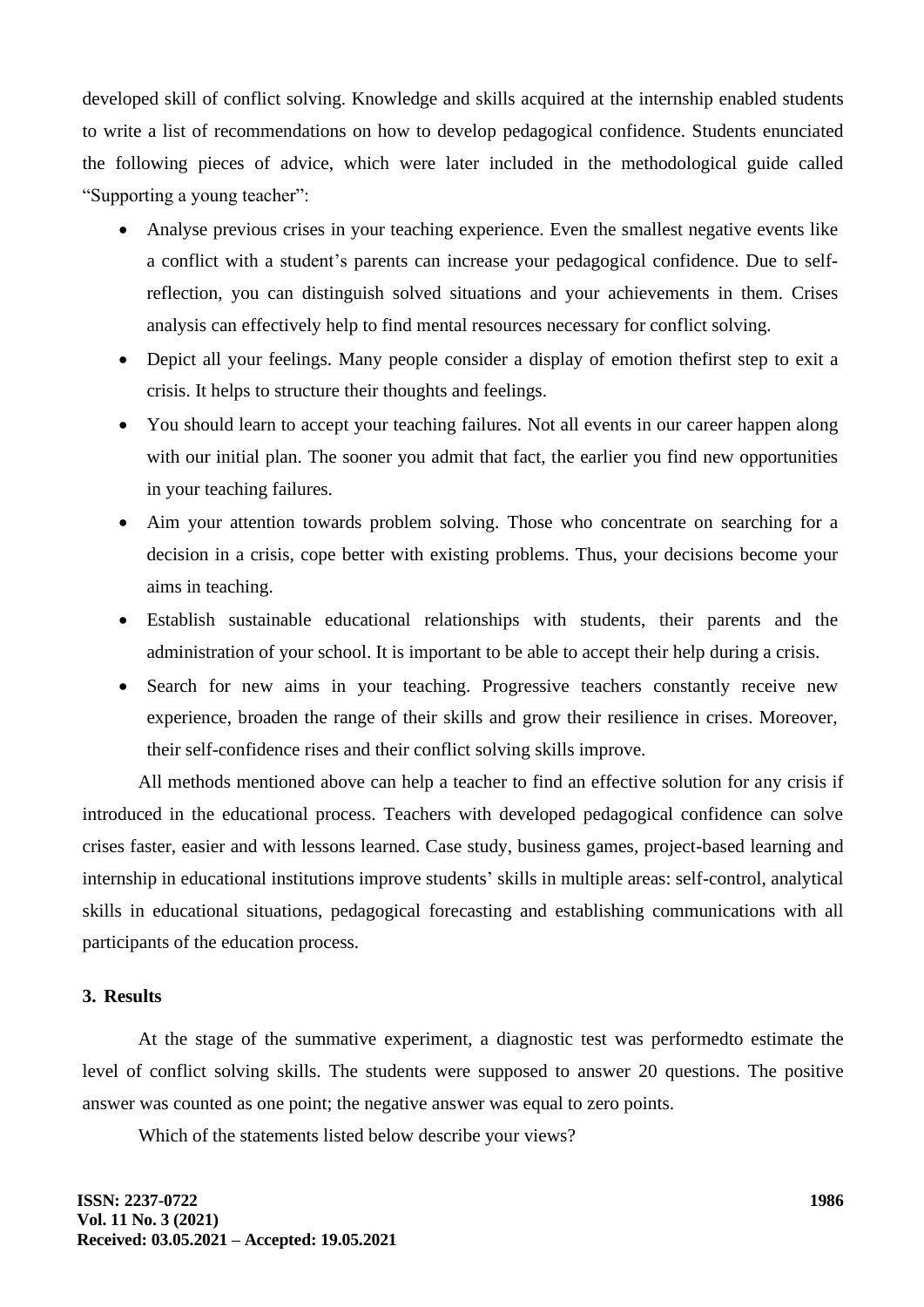- I suppose that I can control my own actions while teaching.

- I can analyse my own teaching failures.

- I can overcome any obstacle while teaching, no matter how significant it is. Considering my teaching activity, I can set realistic goals and achieve them.

- I can accept the negative side of my teaching career.

- Despite occasional failures, I consider myself being a successful teacher.

- I do not doubt my ability to work in childcare and education.

- I can establish and maintain relationships with my students and their parents, as well as my colleagues and administration.

- I have great colleagues who I can rely on.

- If I do not succeed in some professional task, I start again.

- Every person is an architect of his own fortune. This is my professional motto.

- I know my pedagogical strengths and I am proud of them.

- I achieve results in stressful situations and perform well under pressure from any participant ofthe education process.

- Even when in a pedagogical crisis, I think about possible positive changes.

- If there is aneducational crisis, I actively search for a solution and, finally, find it.

- I can control my emotional state.

- I am reasonable about temporary pedagogical failures and I feel confident about the future.

- I can work in a team and maintain long and strong relationships.

- I do not break my relationships with colleagues because of any difficulties and find a compromise in complex situations.

- I can feel the psychological state of my interlocutor in subtle details and control possible crises.

- I can learn in any crisis and make adjustments to my future behaviour.

The more statements the students agree with, the more likely they are to be ready for conflict solving.

We distinguished three levels of pedagogical confidence:

- high - 15-20 points;

- middle - 10-15 points;

- low - 0-10 points.

Test results are shown in Table one.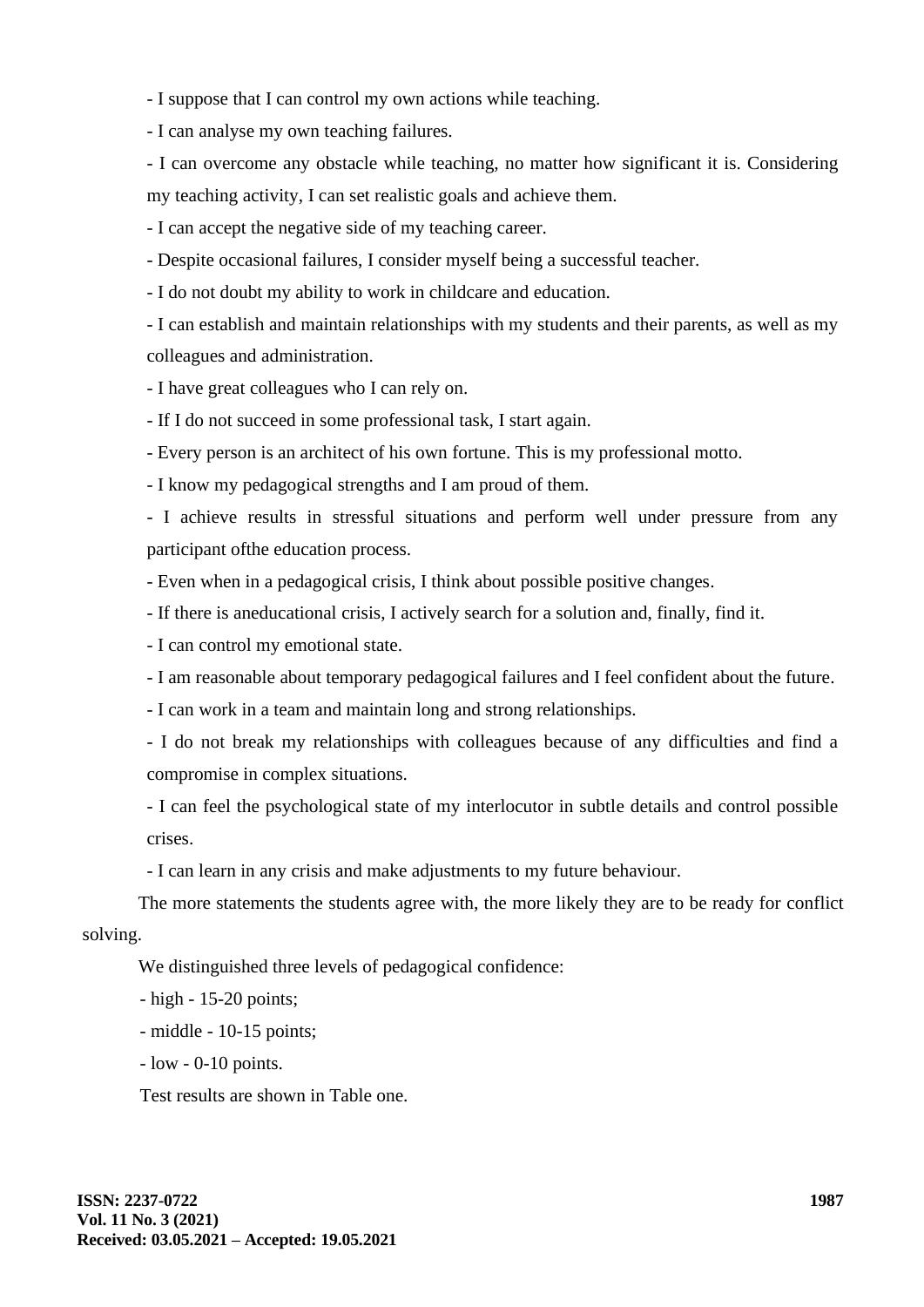Table 1- Distribution of experimental and control groups according to their levels of pedagogical confidence, summative  $experiment$ 

| Group              | Levels of pedagogical confidence |               |             |  |
|--------------------|----------------------------------|---------------|-------------|--|
|                    | Low                              | <b>Middle</b> | <b>High</b> |  |
| Experimental group | 19                               |               |             |  |
|                    | 67.9%                            | 25%           | 7.1%        |  |
| Control group      | 21                               | ┍             |             |  |
|                    | 70%                              | 23.3%         | 6.7%        |  |

The analysis of data gathered showed that the levels of pedagogical resilience were identical in both groups.

The education process in the control group was performed according to a traditional strategy, whereas education in the experimental group was organized specifically to develop all aspects of pedagogical confidence.

The last stage of the experiment was fulfilled through the diagnostic test both in the experimental and control groups.

The criteria were: 1) cognitive; 2) action-oriented; 3) reflexive.

The cognitive criterion of awareness about the foundations of pedagogical confidence requires a student to obtain a certain amount of qualitative knowledge necessary to cope with crises.

The second, action-oriented, criterion allows evaluating students' skills to generate and analyse some hypotheses about crises when teaching, to model their evolution and forecast their outcomes. We used four kinds of pedagogical tasks.

- 1. Express and prove assumptions concerning possible difficulties that a teacher can experience because of a conflict with students, their parents, colleagues and the administration.
- 2. Express and prove assumptions concerning possible opponents' behaviour in a conflict situation given.
- 3. Forecast the consequences of the crisis for every participant inthe education process.
- 4. Estimate the consequences of certain verbal statements and pedagogical actions in the crisis. Tasks 1 and 2 were evaluated according to the following aspects:

- open-mindedness while generating hypotheses;

- flexibility and feasibility of the hypotheses.

We ranked tasks 3 and 4 according to the following aspects:

- ability to consolidate the outcomes;

- validity of conclusions;
- logistics of possible conflict development.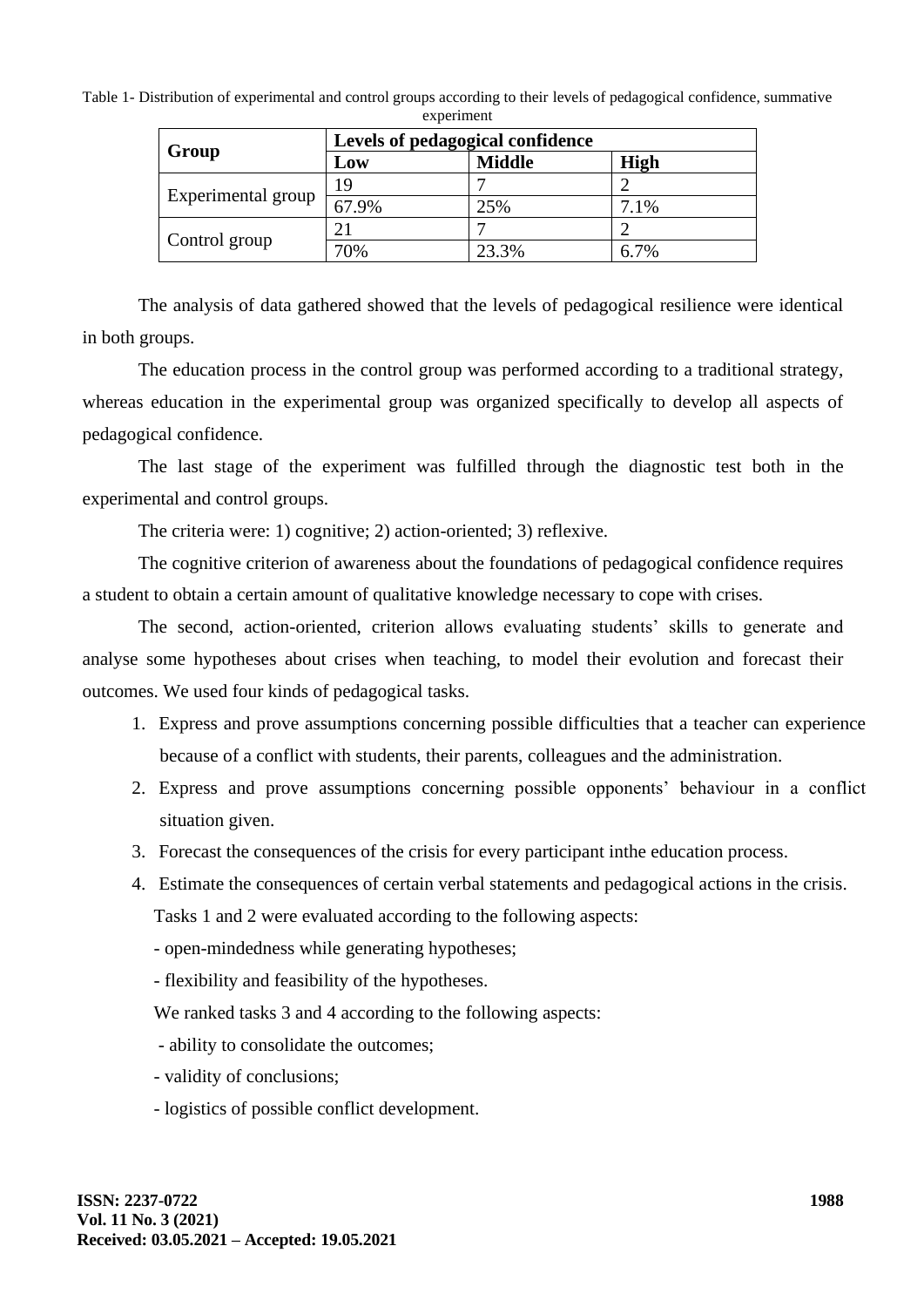After the answers were analysed we received the results both for experimental and control groups which are presented in the table below (Table 2).

|                    | Levels of pedagogical confidence |               |             |
|--------------------|----------------------------------|---------------|-------------|
| Group              | Low                              | <b>Middle</b> | <b>High</b> |
|                    |                                  |               |             |
| Experimental group | 21.4%                            | 46.4%         | 32.2%       |
|                    |                                  |               |             |
| Control group      | 50%                              | 36.6%         | 13.4%       |

Table 2- The evaluation of the levels of pedagogical confidence in experimental group and control group, formative experiment.

The results of summative and formative experiments have been analysed and allowed us to draw a conclusion. 46.5 per cent of experimental group participants showed the growth of the pedagogical confidence level from low to middle. 25.1 per cent of experimental group students also showed growth from middle to high level of pedagogical confidence. In the control group, however, the level of pedagogical confidence did not rise significantly.

### **4. Discussion**

The summative experiment revealed low levels of pedagogical confidence among students and proved the necessity to develop this quality in future teachers systematically. The implementation of the training we developed was carried out in natural circumstances as an integrative part of the occupational training for foreign language teachers. The initial level of pedagogical confidence in control and experimental groups occurred to be almost similar. The experimental group was subjected to the implementation of a specifically designed educational module to prepare future teachers to solve conflicts.

As the final step of the experiment, we performed a formative assessment of the level of pedagogical confidence in both control and experimental groups. Based on the results of the module introduction, we can acknowledge a significantly higher level of preparedness to cope with possible professional crises in the experimental group, while the control group did not show a significant rise. The reason for such a difference lies within the purposeful educational impact.

We believe that the module mentioned above represents a favourable way to raise the level of pedagogical confidence in studentsif integrated into the education of future teachers. Moreover, it can help future educators to cope with crises and overcome those without personal and professional failures. The module developed meets the demands of modern educational institutions and facilitates the successful integration of pedagogical university graduates in teaching field.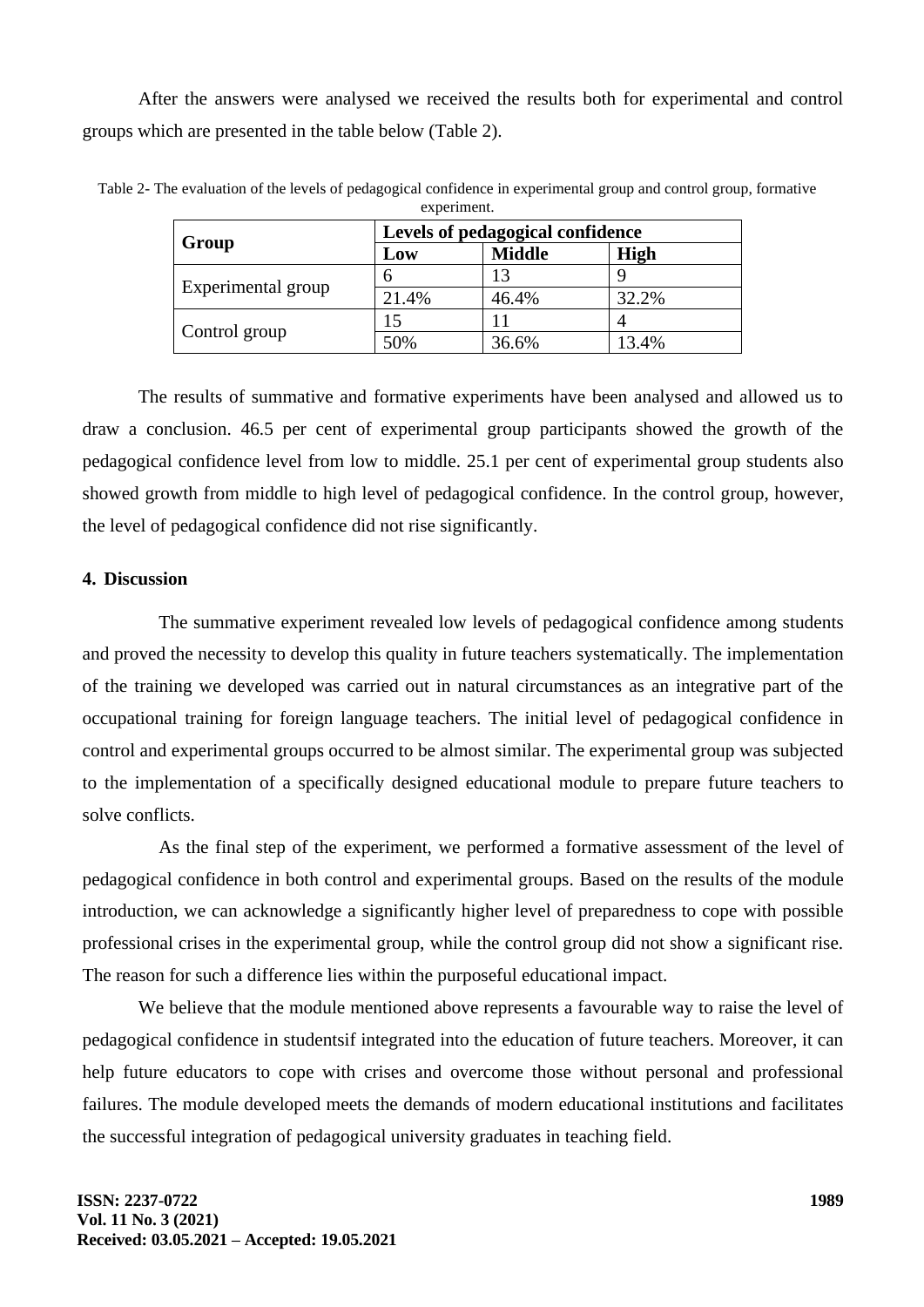# **5. Conclusion**

We analysed the most efficient ways to develop pedagogical confidence through the creation and integration of a specifically designed module into the subject "The Second Foreign Language Teaching Methods". Methods described above, when implemented into the educational process, make a teacher search for effective ideas how to overcome conflicts.

The cognitive component of the module forms the system of knowledge, cognitive skills and various tools for coping with crises in the context of the education process. The action-oriented component is combined with obtained knowledge and offers the opportunity to develop pedagogical confidence in interactive ways. The reflexive component reveals the personal resources and qualities of the participants. All components mentioned above train students for their future teaching career. As a result, the students obtain the skill of conflict solving.

The article was written within the research work on the topic "Forming future teachers resilience as a factor of their professional development" (research contract of 26.04.2021, № MK-045-21, contract owner Mordovian state pedagogical institute named after M. E. Evseviev)

#### **References**

Leont'ev, D.A., Rasskazova E.I. Resilience test. M. : Smysl, 2006. 63 p.

Abi-Hashem N. Resiliency and culture: in interdisciplinary approach // RUDN Journal of Psychology and Pedagogic. 2020. Vol. 17. № 4. pp. 586-603.

Valieva, F.I. Individual premises of resilient behaviour // 2016. №4. pp.97-101.

Raikhel'gauz, L.B. Definitive analysis of the notion "academic resilience" 2020. № 3 (114). pp. 32-40.

Valieva, F.I. The foundations of adaptiveness: professional burnout: textbook / F.I. Valieva. Saint-Petersburg, 2016.82 p.

Burmagina, L.A., Utenova, A.B. Modern teacher of a foreign language from the point of view of pupils, students and professors // Vestnik KGPI. 2015. № 4. pp. 79-85.

Vinogradov, V.L., Shatunova, O.V. The fenomenon of educational resilience / 2020. № 10-1. pp. 28- 31.

Raikhel'gauz, L.B. Resilience of education results as a new principle of modern didactics // 2019. № 4 (109). pp. 8-14.

Richardson. G.E. The metatheory of resilience and resiliency // Journal of Clinical Psychology. 2002. Vol.58. pp. 307-321

Khrisanova, E.G. Self-control skills formation for a pedagogical career within the vocational training of future teachers /. I.Ya. Yakovleva. 2007. № 1 (53). pp. 73-79.

Makhotin, D.A. Case study is a teaching method // Vestnik RMAT. 2014. № 1. pp. 94-98.

Gorbunova, N.V. Pedagogical forecasting: theoretical aspect // 2019. № 65-1. pp. 79-82.